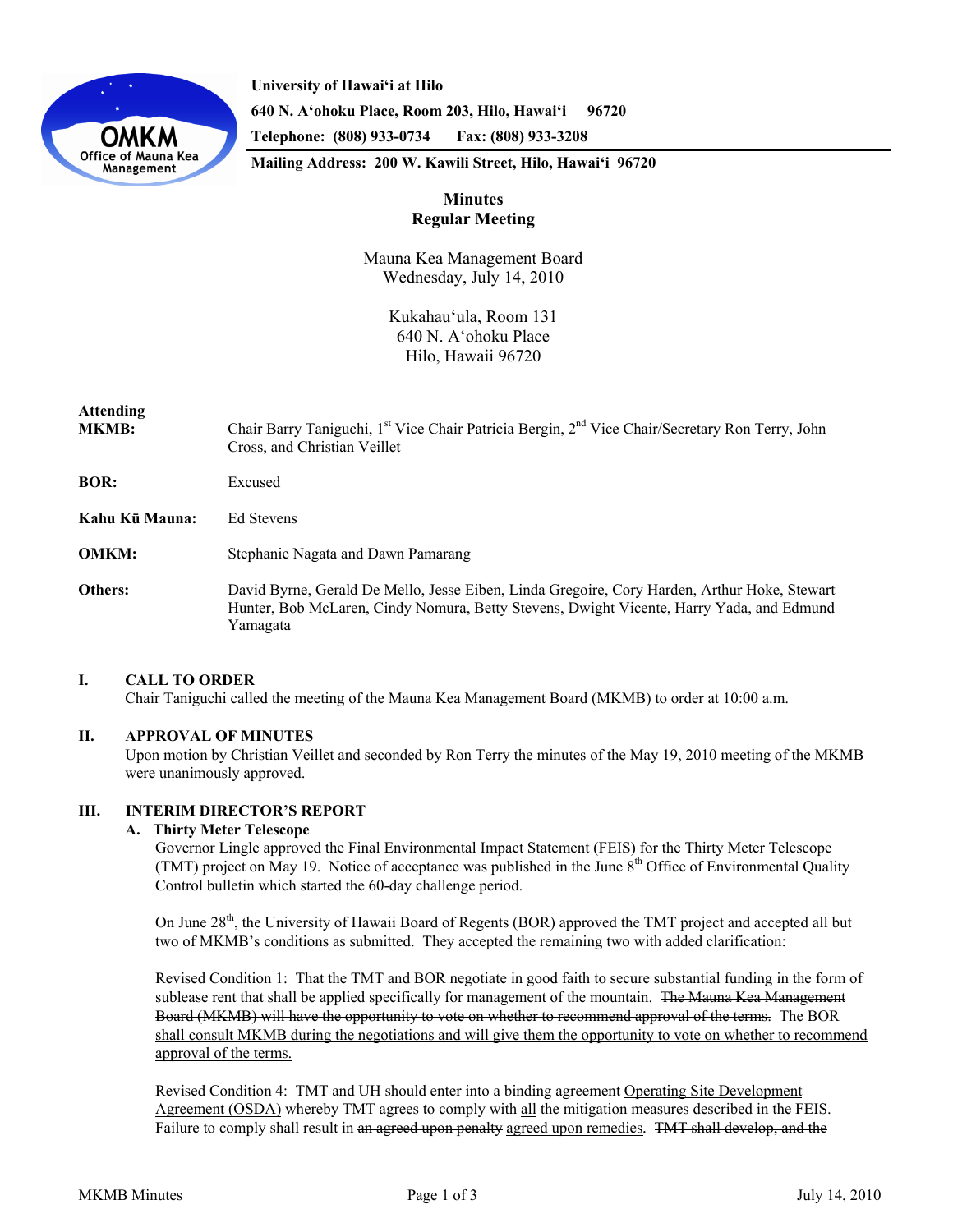Office of Mauna Kea Management (OMKM) shall approve, a mitigation document that is the functional equivalent of a federal record of decision (ROD), The OSDA will be developed along with a contractor*'s* checklist to assist in monitoring mitigation.

The conservation district use application is currently being prepared for submittal.

Cory Harden asked if the TMT mitigations are not implemented is the UH is responsible for seeing that they are carried out? Interim Director Nagata explained it means that the UH can go after TMT to make sure that mitigation measures are carried out.

Ms. Harden asked if it is not the University, who it would be. Ron Terry stated it still would have been the University. The BOR clarified by adding that the OSDA would be the document binding TMT because we do not have a state record of decision in our EIS process, which can be a problem in enforcing mitigation measures that are not made a part of the permit. Almost all of these mitigation measures will be adopted by the Department of Land and Natural Resources (DLNR) if they approve the conservation district use permit for this project. In addition to that, the University wants to make sure that those mitigation measures are there. UH cannot tell the Board of Land of Natural Resources what to do, so we have mitigation measures we feel are important and want them enforceable. Our conditions for approval included that, but it was somewhat vague so the Regents clarified and said it would be the OSDA, which is a good formal structure.

### **B. Governor's Visit to Mauna Kea**

On June 22<sup>nd</sup>, Governor Linda Lingle and guests were given a tour of Mauna Kea. Interim Director Nagata, Dr. Bob McLaren, and Sandra Dawson gave brief presentations. All participated in a tour of Gemini and Keck and were shown the TMT site.

### **C. Kona-Kohala Chamber of Commerce**

On June 25<sup>th</sup> Interim Director Nagata attended the annual installation luncheon of the Kona-Kohala Chamber of Commerce. UH President M.R.C. Greenwood was the keynote speaker. President Greenwood spoke about various initiatives taking place on the Big Island. She also recognized and thanked OMKM and MKMB for the work they have done with the Comprehensive Management Plan sub plans and review of the TMT project.

## **D. University of Hawaii at Hilo Chancellor's Tour of Mauna Kea**

On July 8th Chancellor Donald Straney was given a tour and orientation of Mauna Kea. Dr. McLaren gave a brief history of the development of telescopes on Mauna Kea and spoke briefly on what led up to the Master Plan. Interim Director Nagata provided a summary of OMKM, MKMB and Kahu Kū Mauna and their respective roles and responsibilities; a summary of the Master Plan's project review process; and what has been done over the past ten years.

Also attending were Chair Taniguchi, Ron Terry, who provided an environmental briefing, and Herring Kalua, who had originally suggested that Chancellor Straney visit Mauna Kea. Ed Stevens and Hannah Springer from Kahu Kū Mauna were also in attendance and provided the cultural perspectives of Mauna Kea.

Subaru gave a brief description of their telescope and provided a tour of their summit facility.

#### **E. Administrative Rules**

 The Office's outside legal counsel reviewed existing rules from other agencies, primarily DLNR, and put together a list of content ideas which will be taken out to the public for their input and comments.

## **F. Mauna Kea Rangers**

 We are currently short one ranger. Scotty Paiva was deployed to the Gulf for 60 days to assist with the British Petroleum oil cleanup. We expect him back in August.

#### **G. Retirement Party for Ron Koehler**

 A retirement party for Ron Koehler was held at Hale Pohaku on Friday, July 9. The Office staff along with Chair Taniguchi attended and wished him well in his retirement.